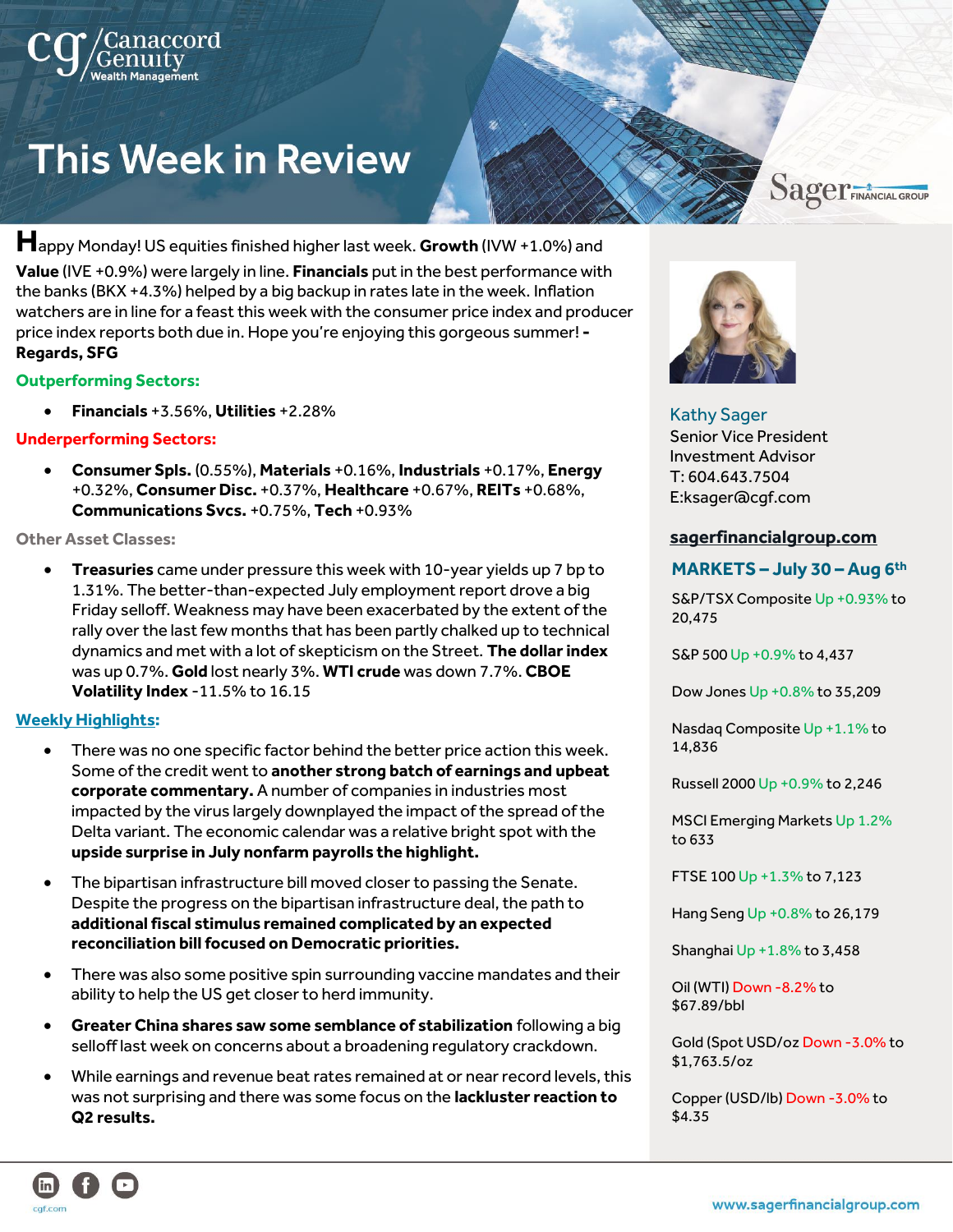

**What Moved Markets?** *Sources: EDGAR, Bloomberg, CNBC, Reuters, Renaissance Capital*

• **[Job Gains Jolt Yields but](https://email-st.seekingalpha.com/click/24678951.1543621/aHR0cHM6Ly9zZWVraW5nYWxwaGEuY29tL25ld3MvMzcyNjgwOS1ub25mYXJtLXBheXJvbGxzLWNvdWxkLWtpY2tzdGFydC15aWVsZHMtYnV0LXRoYXQtY291bGQtc3RpZmxlLXN0b2Nrcz9tYWlsaW5naWQ9MjQ2Nzg5NTEmc2VyaWFsPTI0Njc4OTUxLjE1NDM2MjEmdXNlcmlkPTU0NjAwNTAyJnNvdXJjZT1lbWFpbF93c2ImbWVzc2FnZWlkPXdhbGxfc3RyZWV0X2JyZWFrZmFzdCZ1dG1fc291cmNlPXNlZWtpbmdfYWxwaGE/60e338d73d7c5173db71340eBc28de0a5) Could Stifle Stocks -** All things being equal, recovery in the labor market toward prepandemic levels should be bullish for equities, further boosting the potential for earnings growth. But with the historic amount of Fed easing involved, the stock market could be back to a good-news-is-bad-news scenario. Fed speakers this week have floated the idea that the FOMC could be ready to start tapering in September. "There's no reason you'd want to go slow on the tapering to prolong this. You want to get it done and get it over with," Fed Governor [Christopher Waller says.](https://email-st.seekingalpha.com/click/24678951.1543621/aHR0cHM6Ly9zZWVraW5nYWxwaGEuY29tL25ld3MvMzcyNjgwOS1ub25mYXJtLXBheXJvbGxzLWNvdWxkLWtpY2tzdGFydC15aWVsZHMtYnV0LXRoYXQtY291bGQtc3RpZmxlLXN0b2Nrcz9tYWlsaW5naWQ9MjQ2Nzg5NTEmc2VyaWFsPTI0Njc4OTUxLjE1NDM2MjEmdXNlcmlkPTU0NjAwNTAyJnNvdXJjZT1lbWFpbF93c2ImbWVzc2FnZWlkPXdhbGxfc3RyZWV0X2JyZWFrZmFzdCZ1dG1fc291cmNlPXNlZWtpbmdfYWxwaGE/60e338d73d7c5173db71340eCc28de0a5)

Tapering would likely push Treasury yields higher, removing a key reason for the path of least resistance for stocks still being up and to the right, even at record levels. This week, Citi downgraded U.S. equities to Neutral, calling for the 10-year Treasury yield (TBT) to rise to 2%, with a 70 basis-point rise in real yields, which are now at record lows. Global equity strategist Robert Buckland writes that Citi's rate strategists "attribute much of the move to technical factors. Most notably, US treasury issuance has dropped over the summer, but will rise again later in the year. They think that this, along with ongoing economic recovery and likely QE tapering, will push 10-year bond yields back towards 2.0%." Goldman Sachs just boosted its 2021 target for the S&P 500 [\(SP500\)](https://email-st.seekingalpha.com/click/24678951.1543621/aHR0cHM6Ly9zZWVraW5nYWxwaGEuY29tL3N5bWJvbC9TUDUwMD9tYWlsaW5naWQ9MjQ2Nzg5NTEmc2VyaWFsPTI0Njc4OTUxLjE1NDM2MjEmdXNlcmlkPTU0NjAwNTAyJnNvdXJjZT1lbWFpbF93c2ImbWVzc2FnZWlkPXdhbGxfc3RyZWV0X2JyZWFrZmFzdCZ1dG1fc291cmNlPXNlZWtpbmdfYWxwaGE/60e338d73d7c5173db71340eC0472d188) to 4,700 from 4,300 in part due the lower-than-expected rates. But strategist David Kostin says that rates above 1.6% would cut fair value back down to 4,350, below current levels.

• **Rising Covid Restrictions -** Companies are taking the lead in adopting mask and vaccine requirements as COVID Delta cases grow and equities remain resilient. A host of headlines about new policies and restrictions hit Tuesday, including New York City requiring proof of vaccination for entry to restaurants, gyms and leisure events. But again, most moves came from private companies.

Tyson Foods [\(TSN\)](https://email-st.seekingalpha.com/click/24678951.1543621/aHR0cHM6Ly9zZWVraW5nYWxwaGEuY29tL3N5bWJvbC9UU04_bWFpbGluZ2lkPTI0Njc4OTUxJnNlcmlhbD0yNDY3ODk1MS4xNTQzNjIxJnVzZXJpZD01NDYwMDUwMiZzb3VyY2U9ZW1haWxfd3NiJm1lc3NhZ2VpZD13YWxsX3N0cmVldF9icmVha2Zhc3QmdXRtX3NvdXJjZT1zZWVraW5nX2FscGhh/60e338d73d7c5173db71340eB01fe6402) will require its workforce to be vaccinated, J.P. Morgan [\(JPM\)](https://email-st.seekingalpha.com/click/24678951.1543621/aHR0cHM6Ly9zZWVraW5nYWxwaGEuY29tL3N5bWJvbC9KUE0_bWFpbGluZ2lkPTI0Njc4OTUxJnNlcmlhbD0yNDY3ODk1MS4xNTQzNjIxJnVzZXJpZD01NDYwMDUwMiZzb3VyY2U9ZW1haWxfd3NiJm1lc3NhZ2VpZD13YWxsX3N0cmVldF9icmVha2Zhc3QmdXRtX3NvdXJjZT1zZWVraW5nX2FscGhh/60e338d73d7c5173db71340eB5e951814) is re-evaluating its back-to-theoffice policies and Microsoft is requiring vaccinations for its returning workforce. In addition, Google parent Alphabet [\(GOOGL\)](https://email-st.seekingalpha.com/click/24678951.1543621/aHR0cHM6Ly9zZWVraW5nYWxwaGEuY29tL3N5bWJvbC9HT09HTD9tYWlsaW5naWQ9MjQ2Nzg5NTEmc2VyaWFsPTI0Njc4OTUxLjE1NDM2MjEmdXNlcmlkPTU0NjAwNTAyJnNvdXJjZT1lbWFpbF93c2ImbWVzc2FnZWlkPXdhbGxfc3RyZWV0X2JyZWFrZmFzdCZ1dG1fc291cmNlPXNlZWtpbmdfYWxwaGE/60e338d73d7c5173db71340eB07406b96) has approved 85% of employee requests to work from home or relocate once its offices open, Bloomberg reports. Amid all those moves, Wall Street put together a rally from midday into the close, with recovery sectors leading the way.

Strength in cyclicals, which would be the hardest hit on worries about a stalled economic reopening, could indicate that investors feel the economy can weather moves to stem the spread of the Delta variant. That would be in contrast to last month, when the Delta spread was a major reason for sell-side strategists to hesitate on new allocations, according to BofA.

Looking for the peak. Thomas Lee of Fundstrat Global Advisors argues the company and locality moves will help by driving up vaccination rates. "Policymaker panic about Delta variant is triggering a vaccination resurgence = good," Lee writes in a note. "The positive upshot of a panic by policymakers is that more Americans are getting vaccinated.

If "the Delta variant does not peak in the next few weeks (as is somewhat expected) then the chances of lockdowns will rise, and that will potentially impact earnings," Kinsale Trading writes.

If "the Delta variant is causing any sort of headwind on the economy, it'll show up in the service sector PMI first, as people pullback on eating out, etc," Kinsale says.

Wells Fargo says it does not think the Delta variant will be a "game changer" for the U.S. economy and sticks with its portfolio recommendation to favor cyclicals, especially Industrials (XLI) and Materials (XLB).

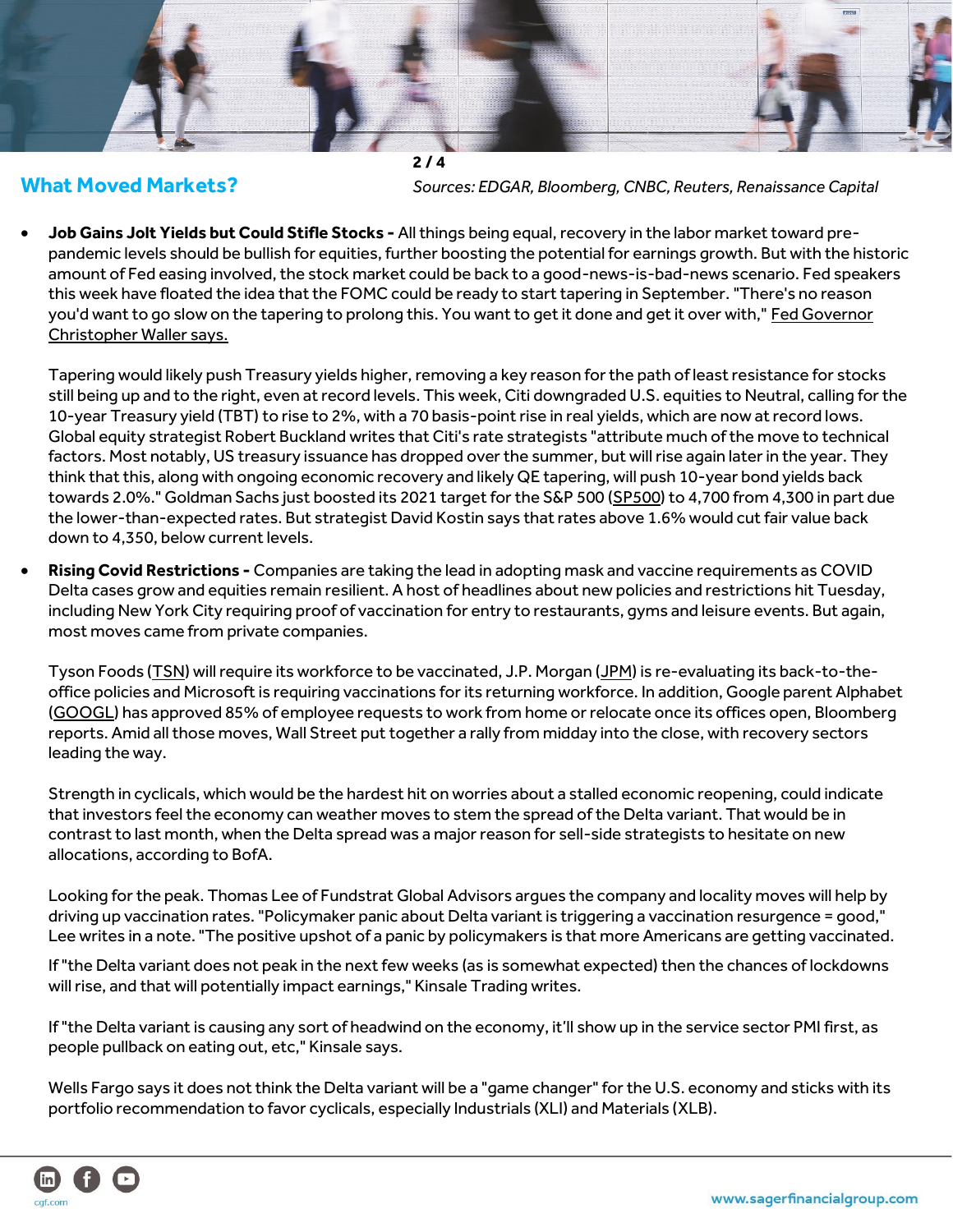

## **3 / 4**

*Sources: EDGAR, Bloomberg, CNBC, Reuters, Renaissance Capital* • **Ready For Takeoff -** Air travel continues to return with a vengeance as many look to take a long due summer vacation or see family for the first time in more than a year. Another high mark was set on Sunday despite a renewed threat from rising coronavirus case numbers fueled by the Delta variant. More than 2.2M people went through airport checkpoints nationwide, according to the Transportation Security Administration, notching the highest number since Feb. 28, 2020.

*Thought bubble:* Not only does the U.S. have a strong vaccination rate (it just reached 70% of all adults), but the country also has a strong domestic market. Contrast that to nations that rely more on international travel orrequire digital health passes or negative PCR tests to board a plane. For the broader market, airline industry executives are relying on the easing of travel restrictions for things to snap back and some say consolidation may be in the cards post-pandemic as carriers look to shore up their balance sheets.

Meanwhile, the resurgence of travel, coupled with bad weather, has led to delays and flight cancellations. Airlines are struggling to rebuild networks and have been caught short-staffed after urging employees to take buyouts or leaves of absence to cut labor costs during the pandemic (they still received \$54B in taxpayer money). Sen. Maria Cantwell (D-Wash), chair of the Senate Commerce Committee, is even questioning airlines to explain the high numbers of flight delays and cancellations.

Case in point: American Airlines [\(AAL\)](https://email-st.seekingalpha.com/click/24678951.1543621/aHR0cHM6Ly9zZWVraW5nYWxwaGEuY29tL3N5bWJvbC9BQUw_bWFpbGluZ2lkPTI0Njc4OTUxJnNlcmlhbD0yNDY3ODk1MS4xNTQzNjIxJnVzZXJpZD01NDYwMDUwMiZzb3VyY2U9ZW1haWxfd3NiJm1lc3NhZ2VpZD13YWxsX3N0cmVldF9icmVha2Zhc3QmdXRtX3NvdXJjZT1zZWVraW5nX2FscGhh/60e338d73d7c5173db71340eBe30e7064) scrapped hundreds of flights on Monday following disruptions caused by severe thunderstorms that swept through its Dallas/Fort Worth International hub. Florida-based discount carrier Spirit Airlines [\(SAVE\)](https://email-st.seekingalpha.com/click/24678951.1543621/aHR0cHM6Ly9zZWVraW5nYWxwaGEuY29tL3N5bWJvbC9TQVZFP21haWxpbmdpZD0yNDY3ODk1MSZzZXJpYWw9MjQ2Nzg5NTEuMTU0MzYyMSZ1c2VyaWQ9NTQ2MDA1MDImc291cmNlPWVtYWlsX3dzYiZtZXNzYWdlaWQ9d2FsbF9zdHJlZXRfYnJlYWtmYXN0JnV0bV9zb3VyY2U9c2Vla2luZ19hbHBoYQ/60e338d73d7c5173db71340eB2acf365b) additionally canceled about one-third of its flights and is "working around the clock to get back on track." At least 40% of Southwest (NYSE:LUV) and Spirit flights were also delayed on Sunday, which created long lines at ticket counters at Orlando International Airport.

• **Infrastructure Week -** Senators were back on Capitol Hill on Sunday as a bipartisan group of lawmakers put the finishing touches on a \$1T infrastructure package. Touting the long-term economic benefits of the bill, key Democratic Senator Joe Manchin said the 2,702-page measure was likely to pass before the end of the week and would "keep us going for five to 10 years." The plan is one of President Biden's top legislative priorities and would be the largest investment in U.S. roads, bridges, ports and transit in decades.

*What's in it?* The Infrastructure Investment and Jobs Act includes \$550B in new spending over five years, on top of \$450B in previously approved funds. \$110B would be allocated for roads and bridges, \$66B for rail, \$55B for water and wastewater infrastructure and \$39B for public transit. There's also money for ports, high-speed broadband internet, replacing lead water pipes and building a network of electric vehicle charging stations.

Senators have clashed over how to pay for the package after ideas like raising revenue from a new gas tax were rejected. Current thought is to finance some of the bill through \$205B in untapped COVID-19 relief aid, as well as unemployment assistance that was turned back by some states, but those sources might not pass muster with deficit hawks. The Senate could also impose changes that potentially complicate its chances of becoming law, like paying for the bill via tax hikes on corporations and wealthy Americans earning more than \$400K per year.

**Outlook:** GOP Senator Susan Collins believes that at least 10 Republican senators will support the measure, enabling it to clear a 60-vote procedural hurdle. However, the bill would still need to get through the House of Representatives, where some Democratic progressives have suggested that the \$1T price tag is inadequate. Democrats also aim to pass the bill alongside a second multi-trillion dollar package on "human infrastructure," though Biden has confirmed that the "physical infrastructure" proposal would not be dependent on that initiative.